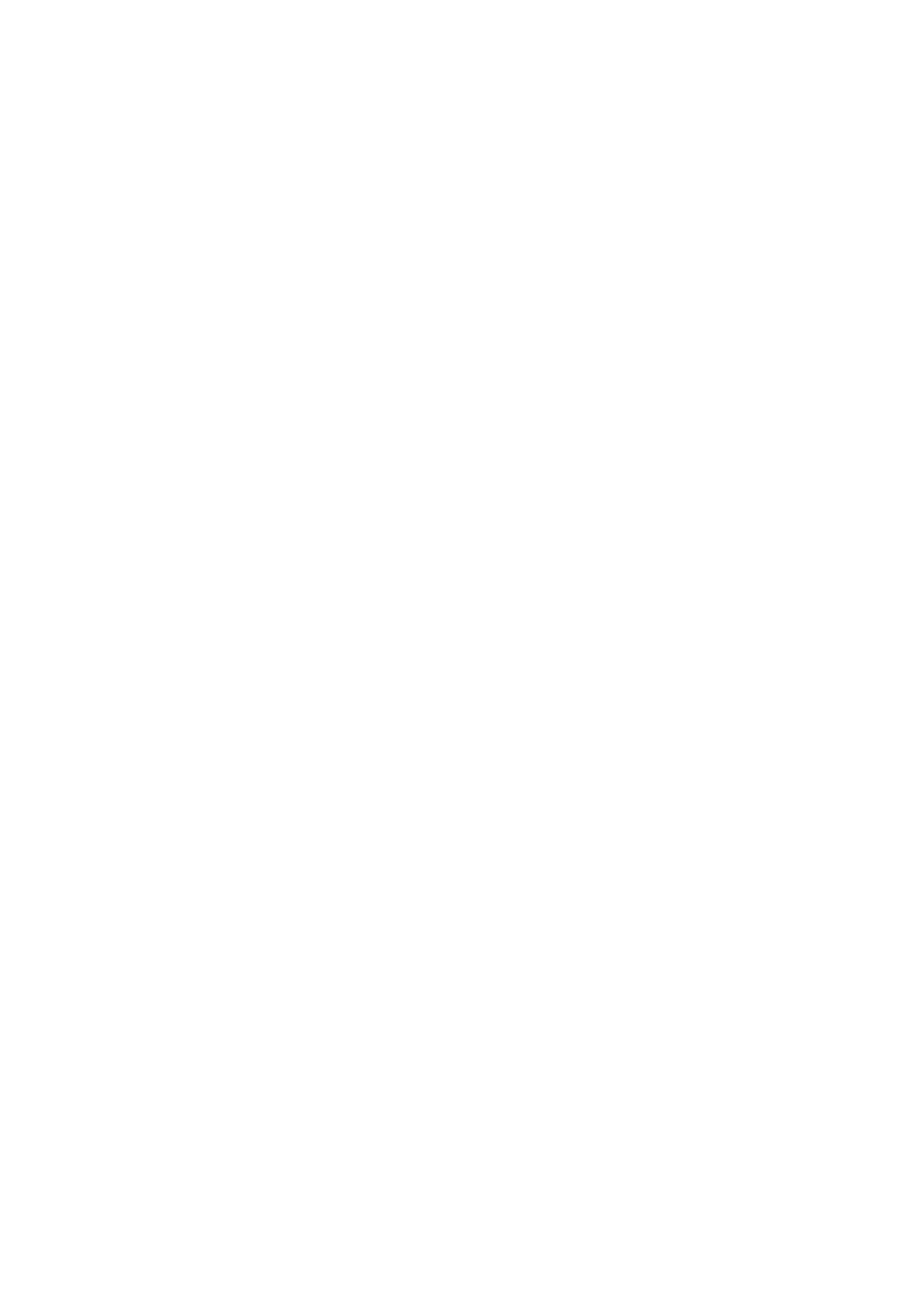SENATE BILL NO. 262–SENATORS CANCELA, RATTI, CANNIZZARO, PARKS; BROOKS, DONDERO LOOP, HARRIS, OHRENSCHALL, SCHEIBLE, SPEARMAN AND **WOODHOUSE** 

> MARCH 12, 2019  $\overline{\phantom{a}}$  , where  $\overline{\phantom{a}}$

## Referred to Committee on Health and Human Services

SUMMARY—Makes various changes **relating** to **[**provide for**]** tracking and reporting of information concerning the pricing of **certain**  prescription drugs **. [**for treating asthma.**]** (BDR 40-55)

FISCAL NOTE: Effect on Local Government: No. Effect on the State: Yes.

~ EXPLANATION – Matter in *bolded italics* is new; matter between brackets **[**omitted material**]** is material to be omitted.

AN ACT relating to prescription drugs; making various changes to provide for tracking and reporting of information concerning the pricing of prescription drugs for treating asthma; requiring certain insurers to provide certain notice concerning those drugs to insureds; providing for an administrative penalty for failure to provide certain information concerning those drugs to the Department of Health and Human Services; **allowing such information to be protected as a trade secret;** and providing other matters properly relating thereto.

#### **Legislative Counsel's Digest:**

<sup>2</sup> Existing law requires the Department of Health and Human Services to compile: (1) a list<br>
2 of prescription drugs that the Department determines to be essential for treating diabetes in<br>
2 in is State; and (2) a list o 2 of prescription drugs that the Department determines to be essential for treating diabetes in 3 this State; and (2) a list of such prescription drugs that have been subject to a significant price increase within the immediately preceding 2 calendar years. (NRS  $439B.630$ ) Existing law 5 requires the manufacturer of a prescription drug included on the list of essential diabetes drugs to submit to the Department an annual report that contains certain information concerning the cost of the drug. (NRS 439B.635) Existing law additionally requires the manufacturer of a 8 drug included on the list of essential diabetes drugs that have undergone a substantial cost 9 increase to submit to the Department a report concerning the reasons for the cost increase.<br>10 (NRS 439B.640) Existing law requires a pharmacy benefit manager to report certain 10 (NRS 439B.640) Existing law requires a pharmacy benefit manager to report certain information concerning essential diabetes drugs to the Department. (NRS 439B.645) Existing 11 information concerning essential diabetes drugs to the Department. (NRS 439B.645) Existing<br>12 law authorizes the Department to impose an administrative penalty against a manufacturer,<br>13 pharmacy benefit manager, nonpro Iaw authorizes the Department to impose an administrative penalty against a manufacturer, 13 pharmacy benefit manager, nonprofit organization or pharmaceutical sales representative who fails to provide the required information. (NRS 439B.695) The Department is required to analyze the information submitted by su fails to provide the required information. (NRS 439B.695) The Department is required to 15 analyze the information submitted by such manufacturers and compile a report concerning the reasons for and effect of the pricing of essential diabetes drugs. (NRS 439B.650) Existing law 16 reasons for and effect of the pricing of essential diabetes drugs. (NRS 439B.650) Existing law<br>17 requires an insurer that offers or issues a policy of individual health insurance and uses a 17 requires an insurer that offers or issues a policy of individual health insurance and uses a<br>18 formulary to provide, during each open enrollment period, a notice of any drugs on the list of 18 formulary to provide, during each open enrollment period, a notice of any drugs on the list of essential diabetes drugs that have been removed from the formulary or will be removed from 19 essential diabetes drugs that have been removed from the formulary or will be removed from<br>20 the formulary during the current plan year or the next plan year. (NRS 689A.405) the formulary during the current plan year or the next plan year. (NRS 689A.405)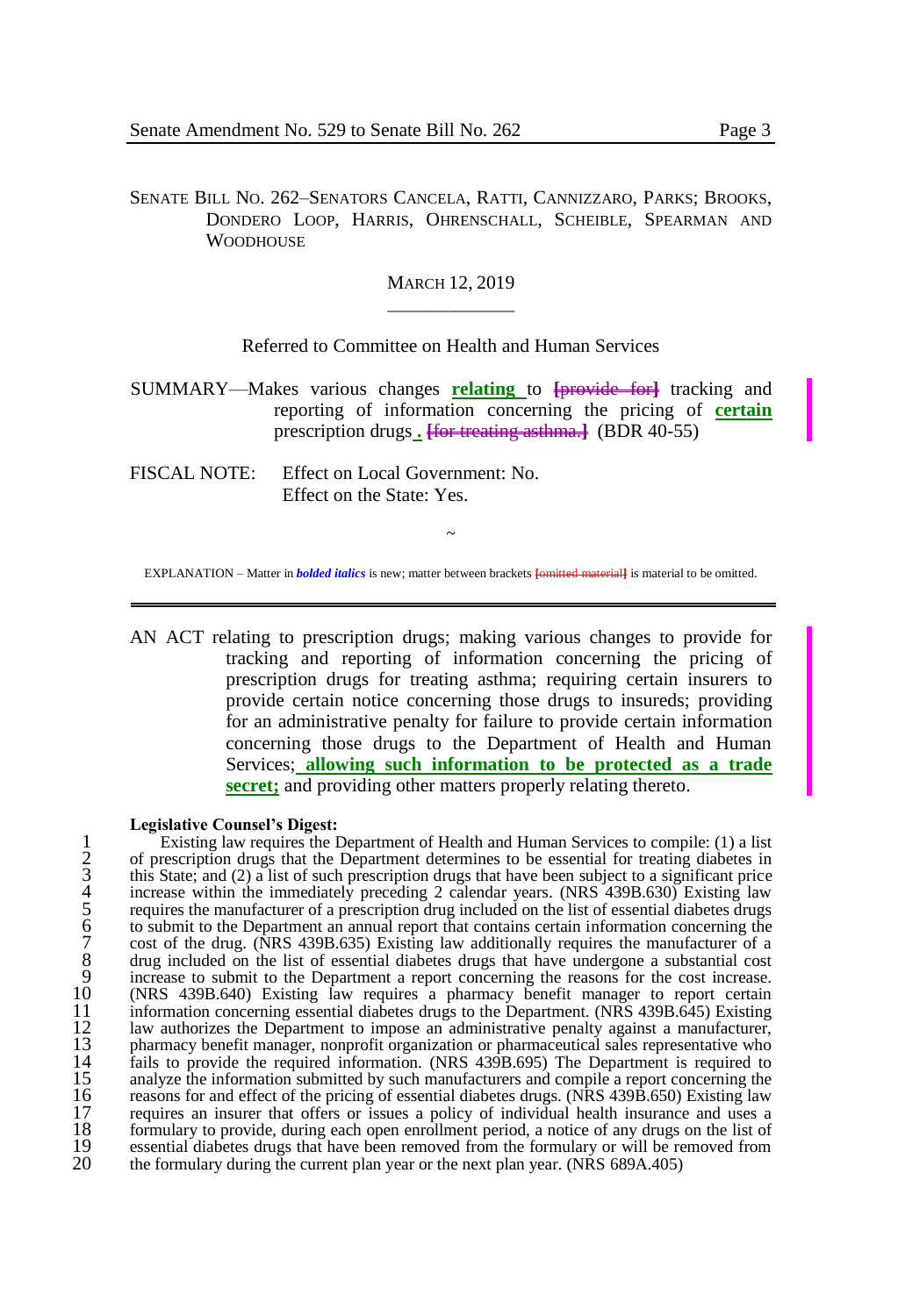**Fixally Sections 1-3, 4 and 5 of this** bill [*makes*] make those provisions apply to drugs for trating asthma to the same extent as drugs for trating diabetes. Additionally, **section 3** of this bill authorizes the Departm 22 treating asthma to the same extent as drugs for treating diabetes. Additionally, **section 3** of 23 this bill authorizes the Department to use the money collected from administrative penalties 24 for failure to submit a required report to establish and carry out programs to provide education concerning asthma and to prevent asthma.

 **Existing law provides that information disclosed to the Department by a manufacturer of a list of essential diabetes drugs is not a trade secret for the purposes of provisions prohibiting the theft and misappropriation of trade secrets. (NRS 600A.030) Section 3.5 of this bill removes this provision, allowing such information to constitute a trade secret if it otherwise meets the requirements to be considered a trade secret.**

## THE PEOPLE OF THE STATE OF NEVADA, REPRESENTED IN SENATE AND ASSEMBLY, DO ENACT AS FOLLOWS:

**1 Section 1.** NRS 439B.630 is hereby amended to read as follows:<br>2 **439B.630** On or before February 1 of each year, the Depa 2 439B.630 On or before February 1 of each year, the Department shall  $\begin{array}{cc} 3 & \text{compile:} \\ 4 & 1 \end{array}$ 

4 1. A list of prescription drugs that the Department determines to be essential for treating *asthma and* diabetes in this State and the wholesale acquisition cost of 5 for treating *asthma and* diabetes in this State and the wholesale acquisition cost of each such drug on the list. The list must include, without limitation, all forms of 6 each such drug on the list. The list must include, without limitation, all forms of insulin and biguanides marketed for sale in this State. 7 insulin and biguanides marketed for sale in this State.<br>8 2. A list of prescription drugs described in subsection

8 2. A list of prescription drugs described in subsection 1 that have been subject<br>9 to an increase in the wholesale acquisition cost of a percentage equal to or greater 9 to an increase in the wholesale acquisition cost of a percentage equal to or greater  $\begin{array}{cc} 10 & \text{than:} \\ 11 & \text{``} \end{array}$ 

11 (a) The percentage increase in the Consumer Price Index, Medical Care 12 Component during the immediately preceding calendar year; or<br>13 (b) Twice the percentage increase in the Consumer Price I

13 (b) Twice the percentage increase in the Consumer Price Index, Medical Care 14 Component during the immediately preceding 2 calendar years.<br>15 **Sec. 2.** NRS 439B.650 is hereby amended to read as follo

15 **Sec. 2.** NRS 439B.650 is hereby amended to read as follows:

16 439B.650 On or before June 1 of each year, the Department shall analyze the information submitted pursuant to NRS 439B.635, 439B.640 and 439B.645 and 17 information submitted pursuant to NRS 439B.635, 439B.640 and 439B.645 and 18 compile a report on the price of the prescription drugs that appear on the most 18 compile a report on the price of the prescription drugs that appear on the most<br>19 current lists compiled by the Department pursuant to NRS 439B 630, the reasons 19 current lists compiled by the Department pursuant to NRS 439B.630, the reasons 20 for any increases in those prices and the effect of those prices on overall spending 20 for any increases in those prices and the effect of those prices on overall spending<br>21 on prescription drugs in this State. The report may include, without limitation 21 on prescription drugs in this State. The report may include, without limitation,<br>22 opportunities for persons and entities in this State to lower the cost of drugs for the 22 opportunities for persons and entities in this State to lower the cost of drugs for the treatment of **asthma and** diabetes while maintaining access to such drugs. 23 treatment of *asthma and* diabetes while maintaining access to such drugs.<br>24 Sec. 3. NRS 439B 695 is hereby amended to read as follows:

24 **Sec. 3.** NRS 439B.695 is hereby amended to read as follows:<br>25 439B 695 1 If a pharmacy that is licensed under the provi

25 439B.695 1. If a pharmacy that is licensed under the provisions of chapter 26 639 of NRS and is located within the State of Nevada fails to provide to the 26 639 of NRS and is located within the State of Nevada fails to provide to the<br>27 Department the information required to be provided pursuant to NRS 439B 655 or 27 Department the information required to be provided pursuant to NRS 439B.655 or fails to provide such information on a timely basis, and the failure was not caused 28 fails to provide such information on a timely basis, and the failure was not caused<br>29 by excusable neglect, technical problems or other extenuating circumstances, the 29 by excusable neglect, technical problems or other extenuating circumstances, the<br>30 Department may impose against the pharmacy an administrative penalty of not 30 Department may impose against the pharmacy an administrative penalty of not 31 more than \$500 for each day of such failure.  $31$  more than \$500 for each day of such failure.<br> $32$  The manufacturer fails to provide

32 2. If a manufacturer fails to provide to the Department the information<br>33 required by NRS 439B.635, 439B.640 or 439B.660, a pharmacy benefit manager required by NRS 439B.635, 439B.640 or 439B.660, a pharmacy benefit manager fails to provide to the Department the information required by NRS 439B.645, a nonprofit organization fails to post or provide to the Department, as applicable, the information required by NRS 439B.665 or a manufacturer, pharmacy benefit manager or nonprofit organization fails to post or provide, as applicable, such information on a timely basis, and the failure was not caused by excusable neglect,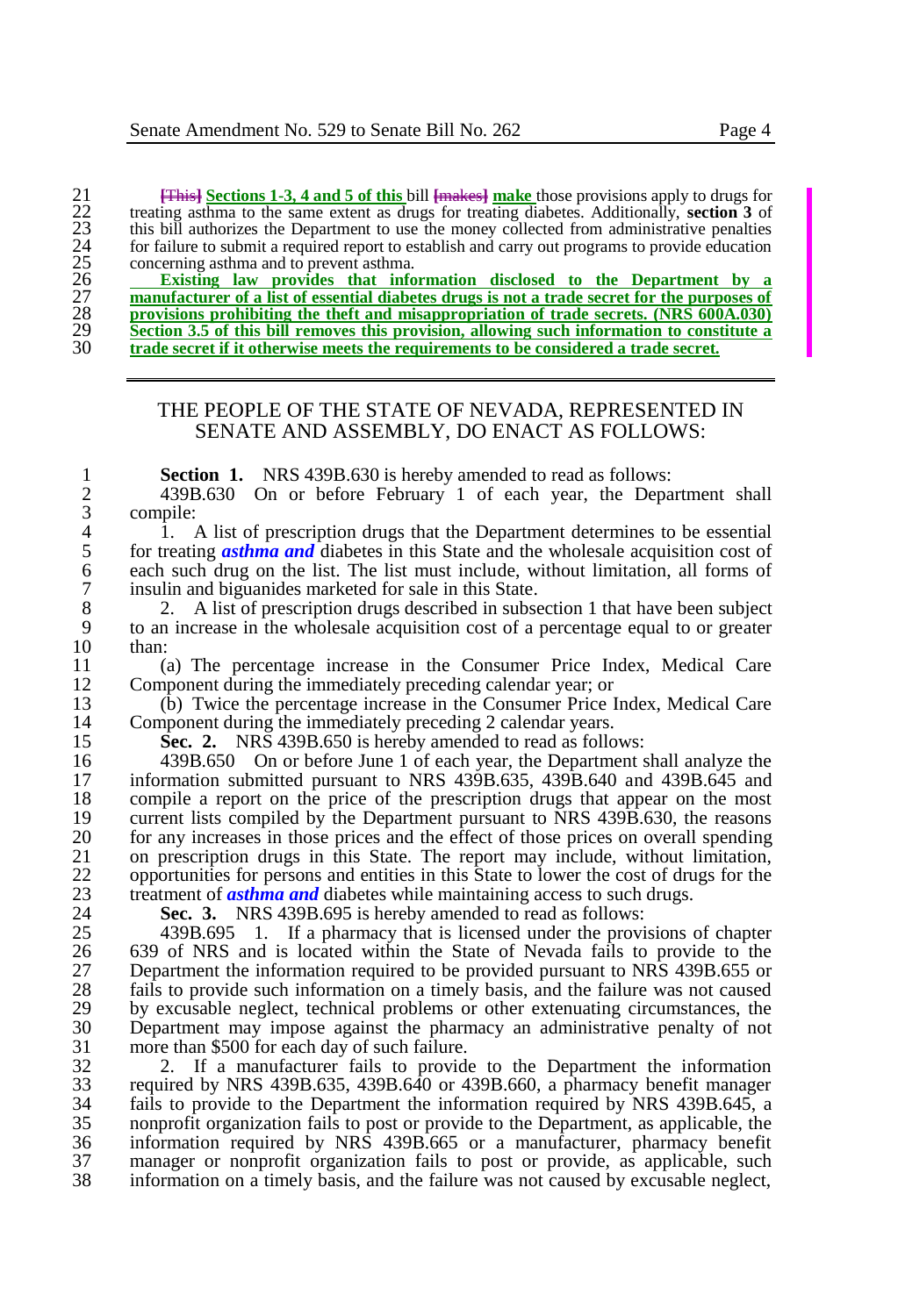1 technical problems or other extenuating circumstances, the Department may impose<br>2 against the manufacturer, pharmacy benefit manager or nonprofit organization, as 2 against the manufacturer, pharmacy benefit manager or nonprofit organization, as<br>3 applicable, an administrative penalty of not more than \$5,000 for each day of such 3 applicable, an administrative penalty of not more than \$5,000 for each day of such 4 failure.<br> $5\qquad \qquad 3.$ 

5 3. If a pharmaceutical sales representative fails to comply with the requirements of NRS 439B.660, the Department may impose against the 6 requirements of NRS 439B.660, the Department may impose against the 7 pharmaceutical sales representative an administrative penalty of not more than \$500 8 for each day of such failure.<br>9  $\frac{4}{3}$  Any money collect

9 4. Any money collected as administrative penalties pursuant to this section<br>10 must be accounted for separately and used by the Department to establish and carry 10 must be accounted for separately and used by the Department to establish and carry<br>11 out programs to provide education concerning *asthing and* diabetes and prevent 11 out programs to provide education concerning *asthma and* diabetes and prevent 12 *diabetes 1 those diseases*. 12 **[**diabetes.**]** *those diseases.*

# 13 *Sec. 3.5.* **NRS 600A.030 is hereby amended to read as follows:**

14 600A.030 As used in this chapter, unless the context otherwise requires:<br>15 1. "Improper means" includes, without limitation:

15 1. "Improper means" includes, without limitation:<br>16 (a) Theft:

16 (a) Theft;<br>17 (b) Briber

17 (b) Bribery;<br>18 (c) Misrepre

18 (c) Misrepresentation;<br>19 (d) Willful breach or 19 (d) Willful breach or willful inducement of a breach of a duty to maintain  $20$  secrecy;<br>21 (e)

21 (e) Willful breach or willful inducement of a breach of a duty imposed by<br>22 common law, statute, contract, license, protective order or other court or 22 common law, statute, contract, license, protective order or other court or administrative order and 23 administrative order; and<br>24 (f) Espionage through

24 (f) Espionage through electronic or other means.<br>25 2. "Misappropriation" means:

25 2. "Misappropriation" means:<br>26 (a) Acquisition of the trade secrets

26 (a) Acquisition of the trade secret of another by a person by improper means;<br>27 (b) Acquisition of a trade secret of another by a person who knows or h

27 (b) Acquisition of a trade secret of another by a person who knows or has reason to know that the trade secret was acquired by improper means: or 28 reason to know that the trade secret was acquired by improper means; or  $(29 \text{ C})$  Disclosure or use of a trade secret of another without express

29 (c) Disclosure or use of a trade secret of another without express or implied  $30$  consent by a person who:<br> $31$  (1) Used improper-

31 (1) Used improper means to acquire knowledge of the trade secret;<br>32 (2) At the time of disclosure or use, knew or had reason to know the  $32$  (2) At the time of disclosure or use, knew or had reason to know that his or her knowledge of the trade secret was: 33 her knowledge of the trade secret was:

 $34$  (I) Derived from or through a person who had used improper means to acquire it: acquire it;

36 (II) Acquired under circumstances giving rise to a duty to maintain its 37 secrecy or limit its use; or<br>38 (III) Derived

38 (III) Derived from or through a person who owed a duty to the person<br>39 seeking relief to maintain its secrecy or limit its use: or 39 seeking relief to maintain its secrecy or limit its use; or 40<br>40 (3) Before a material change of his or her pos

40 (3) Before a material change of his or her position, knew or had reason to 41 know that it was a trade secret and that knowledge of it had been acquired by 41 know that it was a trade secret and that knowledge of it had been acquired by 42 accident or mistake.<br>43 3. "Owner" m

43 3. "Owner" means the person who holds legal or equitable title to a trade secret.

45 4. "Person" means a natural person, corporation, business trust, estate, trust, 46 arthurs association, ioint venture, government, governmental subdivision or 46 partnership, association, joint venture, government, governmental subdivision or approx or any other legal or commercial entity. 47 agency, or any other legal or commercial entity.<br>48 5. "Trade secret"

48 5. "Trade secret" **[**:

49 (a) Means<sup>1</sup> *means* information, including, without limitation, a formula, 50 nattern compilation program device method technique product system process. 50 pattern, compilation, program, device, method, technique, product, system, process, design, prototype, procedure, computer programming instruction or code that: 51 design, prototype, procedure, computer programming instruction or code that:<br>52  $H(1)$  (a) Derives independent economic value, actual or potential.

52  $\left[\frac{f(1)}{a}\right]$   $\frac{f(a)}{a}$  Derives independent economic value, actual or potential, from 53 not being generally known to, and not being readily ascertainable by proper means not being generally known to, and not being readily ascertainable by proper means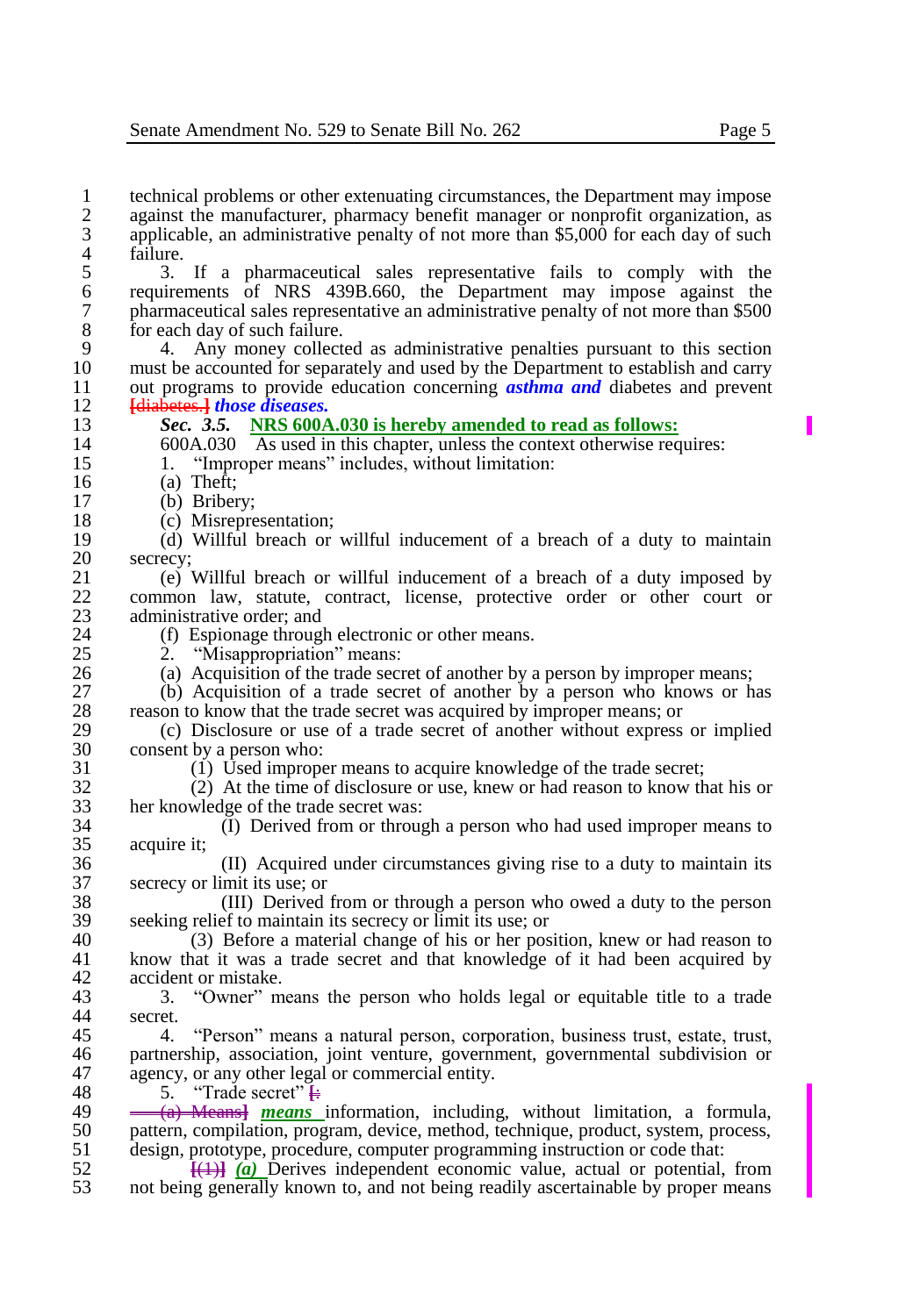1 by the public or any other persons who can obtain commercial or economic value from its disclosure or use: and 2 from its disclosure or use; and<br>3  $\frac{1}{2}$   $\frac{1}{2}$   $\frac{1}{2}$   $\frac{1}{2}$   $\frac{1}{2}$   $\frac{1}{2}$   $\frac{1}{2}$   $\frac{1}{2}$   $\frac{1}{2}$   $\frac{1}{2}$   $\frac{1}{2}$   $\frac{1}{2}$   $\frac{1}{2}$   $\frac{1}{2}$   $\frac{1}{2}$   $\frac{1}{2}$   $\frac{1}{2}$   $\frac{1}{2}$   $\frac{1$ 

 $\frac{1}{2}$   $\frac{1}{2}$   $\frac{1}{2}$   $\frac{1}{2}$  Is the subject of efforts that are reasonable under the circumstances to maintain its secrecy. 4 circumstances to maintain its secrecy.<br>5  $\frac{f(b)}{f(b)}$  Does not include any inform

5 **[**(b) Does not include any information that a manufacturer is required to report 6 pursuant to NRS 439B.635 or 439B.640, information that a pharmaceutical<br>7 sepresentative is required to report pursuant to NRS 439B.660 or information **12 representative is required to report pursuant to NRS 439B.660 or information that a**<br>28 *pharmaey benefit manager is required to report pursuant to NRS 439B.645, to the* 8 pharmacy benefit manager is required to report pursuant to NRS 439B.645, to the<br>9 extent that such information is required to be disclosed by those sections. <sup>9</sup> extent that such information is required to be disclosed by those sections.<br>10 **Sec. 4.** NRS 689A.405 is hereby amended to read as follows:

10 **Sec. 4.** NRS 689A.405 is hereby amended to read as follows: 11 689A.405 1. An insurer that offers or issues a policy of health insurance<br>12 which provides coverage for prescription drugs shall include with any summary. 12 which provides coverage for prescription drugs shall include with any summary,<br>13 certificate or evidence of that coverage provided to an insured, notice of whether a 13 certificate or evidence of that coverage provided to an insured, notice of whether a<br>14 formulary is used and, if so, of the opportunity to secure information regarding the 14 formulary is used and, if so, of the opportunity to secure information regarding the formulary from the insurer pursuant to subsection 2. The notice required by this 15 formulary from the insurer pursuant to subsection 2. The notice required by this subsection must: 16 subsection must:<br>17 (a) Be in a

17 (a) Be in a language that is easily understood and in a format that is easy to 18 understand;<br>19 (b) Incl

19 (b) Include an explanation of what a formulary is; and  $20$  (c) If a formulary is used, include:

20 (c) If a formulary is used, include:<br>21 (1) An explanation of:

21 (1) An explanation of:<br>22 (1) How often the c

22 (I) How often the contents of the formulary are reviewed; and 23 (II) The procedure and criteria for determining which pro

23 (II) The procedure and criteria for determining which prescription drugs are included in and excluded from the formulary; and 24 drugs are included in and excluded from the formulary; and<br>25 (2) The telephone number of the insurer for

25 (2) The telephone number of the insurer for making a request for information regarding the formulary pursuant to subsection 2. 26 information regarding the formulary pursuant to subsection 2.<br>27 2. If an insurer offers or issues a policy of health insu

27 2. 2. If an insurer offers or issues a policy of health insurance which provides<br>28 coverage for prescription drugs and a formulary is used, the insurer shall: 28 coverage for prescription drugs and a formulary is used, the insurer shall:

29 (a) Provide to any insured or participating provider of health care, upon  $30$  request:<br> $31$ 

31 (1) Information regarding whether a specific drug is included in the  $\begin{array}{cc} 32 \\ 33 \end{array}$  formulary.

33 (2) Access to the most current list of prescription drugs in the formulary, 34 organized by major therapeutic category, with an indication of whether any listed 35 drugs are preferred over other listed drugs. If more than one formulary is 36 maintained, the insurer shall notify the requester that a choice of formulary lists is available. 37 available.<br>38 (b) N

38 (b) Notify each person who requests information regarding the formulary, that  $39$  the inclusion of a drug in the formulary does not guarantee that a provider of health  $40$  care will prescribe that drug for a particular medical condition. 40 care will prescribe that drug for a particular medical condition.<br>41 (c) During each period for open enrollment, publish on an

41 (c) During each period for open enrollment, publish on an Internet website that 42 is operated by the insurer and accessible to the public or include in any enrollment<br>43 materials distributed by the insurer a notice of all prescription drugs that: 43 materials distributed by the insurer a notice of all prescription drugs that:<br>44 (1) Are included on the most recent list of drugs that are es

44 (1) Are included on the most recent list of drugs that are essential for 45 treating *asthma and* diabetes in this State compiled by the Department of Health and Human Services pursuant to subsection 1 of NRS 439B 630; and 46 and Human Services pursuant to subsection 1 of NRS 439B.630; and 47 (2) Have been removed or will be removed from the formul

47 (2) Have been removed or will be removed from the formulary during the current plan vear or the next plan vear. 48 current plan year or the next plan year.<br>49 (d) Undate the notice required by

49 (d) Update the notice required by paragraph (c) throughout the period for open enrollment.  $50$  enrollment.<br>51 Sec. 5.

**Sec. 5.** This act becomes effective: